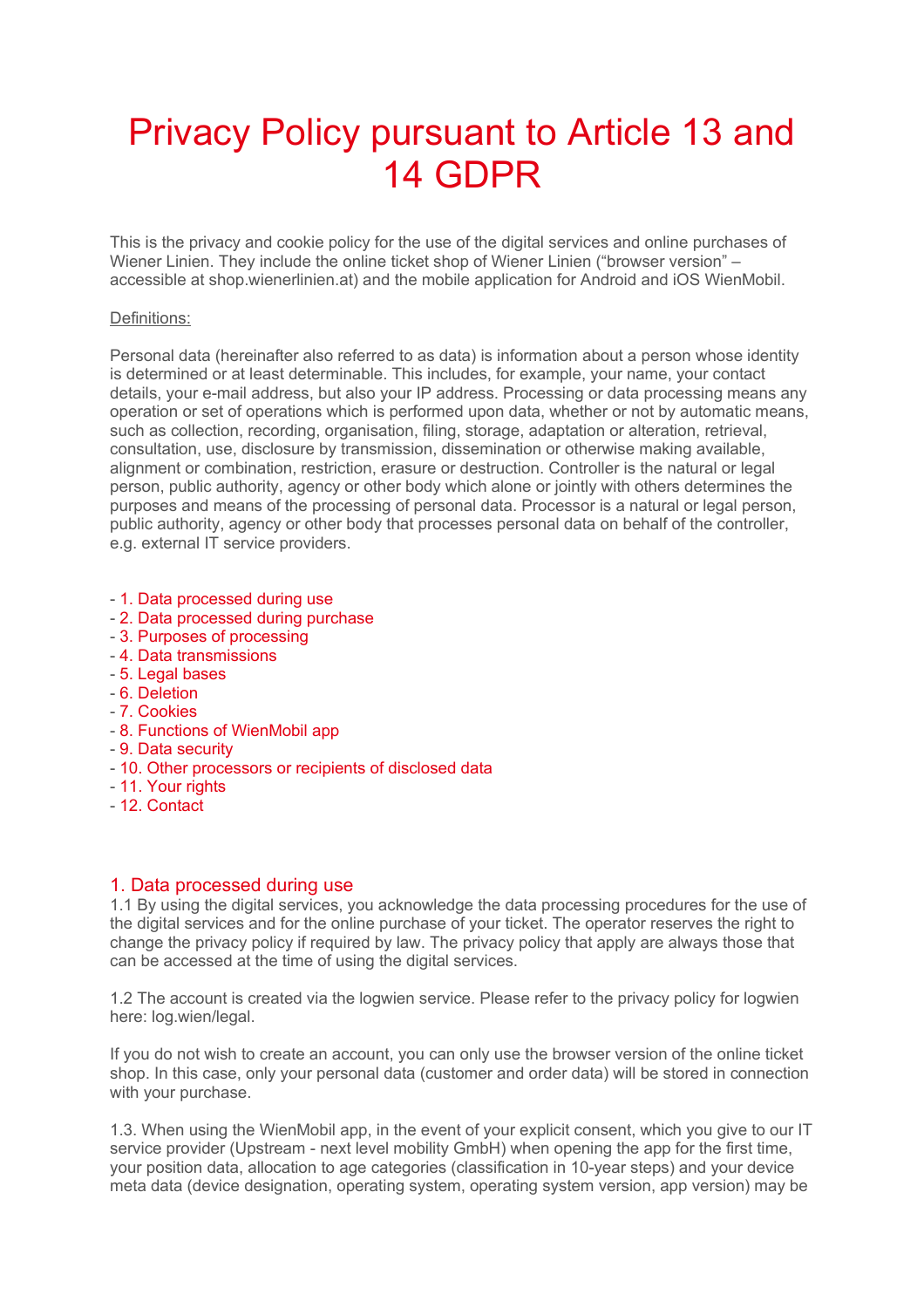processed; you may revoke your consent at any time in the manner described in section 3.6.

1.4. If you use the feedback function in WienMobil, your requests and any photographs that you might sent as well as your device metadata (device name, operating system, version of the operating system, app version) will be processed.

### 2. Data processed during purchase

2.1. With every purchase of a product of Wiener Linien, regardless of whether you have created an account or not, the data provided by you (first and last name, academic title, date of birth, email address, residential address or invoice address, phone number, if applicable) will be stored. In addition, the mode of payment selected by you will be stored. If you fail to enter data in the fields marked as mandatory, we will be unable to conclude a contract with you. The time of a purchase will also be stored.

Please note that no credit card data, such as credit card numbers, will be stored in systems of Wiener Linien. You also have the option to store your credit card data; if you use this function, only a reference number will be stored based on which the used payment provider can verify the payment data for the next purchase. It is possible to delete the stored payment method when making a purchase in the digital sales channel.

2.2. When using the "Annual ticket service" in the online ticket shop, a photograph and bank account details (if you choose the option annual/monthly debit order) are additionally required for the annual ticket. All your data will also be stored in the application for annual ticket management.

2.3. When purchasing tickets for students (semester ticket), your student registration number as well as the name of the university where you are enrolled will be stored. All your data will also be stored in the application for semester ticket management.

2.4. If the invoice recipient is different from the purchaser, the name and address of the invoice recipient will be stored.

2.5. To be able to maintain the connection to your device, your IP address and your device metadata (device name, operating system, operating system version, browser type, app version) will be stored.

## 3. Purposes of processing

3.1. The data disclosed by you during registration will only be processed for maintaining the accounts.

3.2. Should you purchase a product of Wiener Linien via the digital services, the data required for the purchasing process and disclosed by you (purchase data) will be used and stored directly in the Wiener Linien online ticket shop or, if you purchase an annual ticket or semester ticket, will be stored in the application for annual ticket and semester ticket management and only to the extent necessary for contract fulfilment, specifically for processing the purchase, the contract administration, for complying with the legal requirements for records retention as well as, in the case of an annual ticket order, for printing the card.

3.3. Individual purchase transactions are evaluated for problem analysis and correction on the basis of our legitimate interest in technical and support purposes.

3.4. In order to protect against fraudulent services, information about cancelled purchase transactions carried out via an account and the account itself is collected. This is done on the basis of the payment conditions set out in the General Terms and Conditions and our legitimate interest in fraud protection.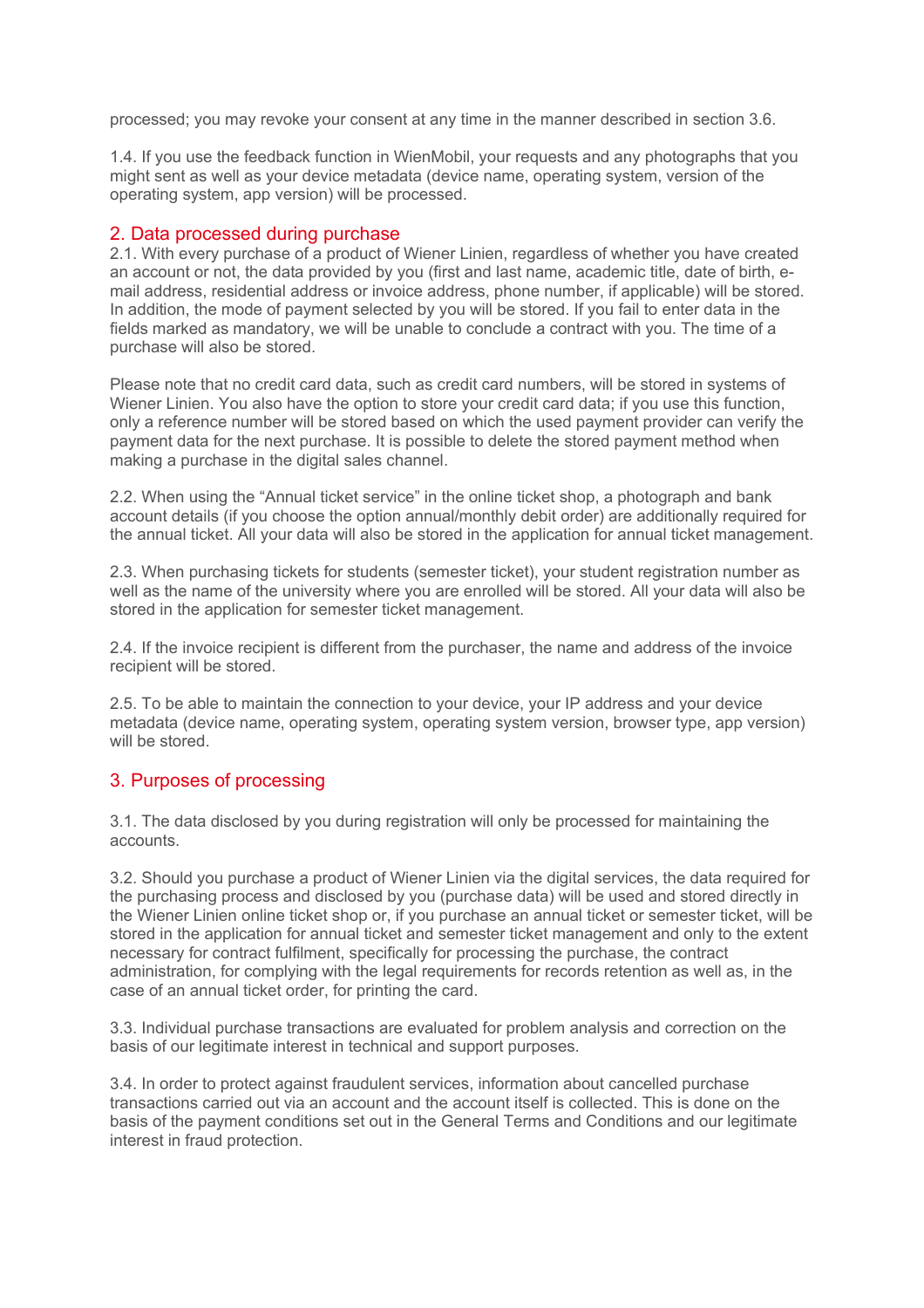3.5. Data that you provide when contacting us will only be used to respond to your inquiry or for improvement purposes.

3.6. In the event of your explicit consent, Wiener Linien will use the data provided by you during, but also after, the existence of contractual relationships in order to contact you about offers and innovations by post, e-mail, telephone/SMS, social media channels or apps (marketing purposes).You can withdraw or deactivate your consent to the processing of your personal data for marketing purposes at any time in your profile ("Personal data").

3.7. Provided that you give your explicit consent, your personal data, specifically name, address, contact data, contract, invoicing, usage and consumption data, commercial indicators, customer contact behaviour and response behaviour for the purpose of ensuring data quality, consistency and up-to-dateness, as well as for the purpose of new product development, the categorisation of customers in groups and subsequent marketing in respect of the delivery of products and services in the energy, telecommunication, building management, IT, funeral and mobility areas during and after the termination of this contract exclusively within the Wiener Stadtwerke group will be submitted to the following companies for above mentioned purposes: WIENER STADTWERKE GmbH, WIEN ENERGIE GmbH, WIEN ENERGIE Vertrieb GmbH & Co KG, Wiener Netze GmbH, WIENER LINIEN GmbH & Co KG, WIPARK GmbH, Aktiengesellschaft der Wiener Lokalbahnen, Wiener Lokalbahnen Verkehrsdienste GmbH, Upstream - next level mobility GmbH, FACILITYCOMFORT Energie- und Gebäudemanagement GmbH, BESTATTUNG WIEN GmbH, Friedhöfe Wien GmbH, WienIT EDV Dienstleistungsgesellschaft mbH.

Marketing includes, among others, direct marketing via electronic means or other media, such as mail items, e-mails, SMS/MMS or phone calls. You can withdraw or deactivate your consent to the processing of your personal data for marketing purposes at any time in your profile ("Personal data").

3.8. Provided that you give your explicit consent to the processing of the anonymised data listed under Section 1.3., Upstream – next level mobility GmbH, 1030 Vienna, Thomas-Klestil-Platz 13, may use this data for analyses and statistical evaluations on traffic flow level for storage and commercial use and exploitation as well as for improving the service of the WienMobil app, and may transmit it to Wiener Linien GmbH & Co. KG.

You can withdraw your consent to this processing at any time in WienMobil under "Settings/General/Share usage data".

## 4. Data transmissions

4.1. If payments are made by debit order, your payment relevant data for the purpose of payment will be transmitted to our bank.

4.2. Due to the new Payment Service Directive, all your personal data will be forwarded to our external financial service providers in encrypted format if payments are made by credit card or via PayPal.

4.3. In the case of semster tickets, your student registration number, your date of birth, your postal code (if your main residence is in Vienna) and your name will be sent to Bundesrechenzentrum GmbH, A-1030 Wien, Hintere Zollamtsstraße 4, or the associated tertiary education institutions to verify entitlement.

4.4. If you are in arrears with the payment of tickets (e.g. annual tickets), the data provided by you will be forwarded to a debt collection agency or a legal representative for further legal action.

4.5. In addition, your data (name and address) will be forwarded to the shipping company contracted by us for delivering the items as well as to our tax consultant/auditor (purchase data)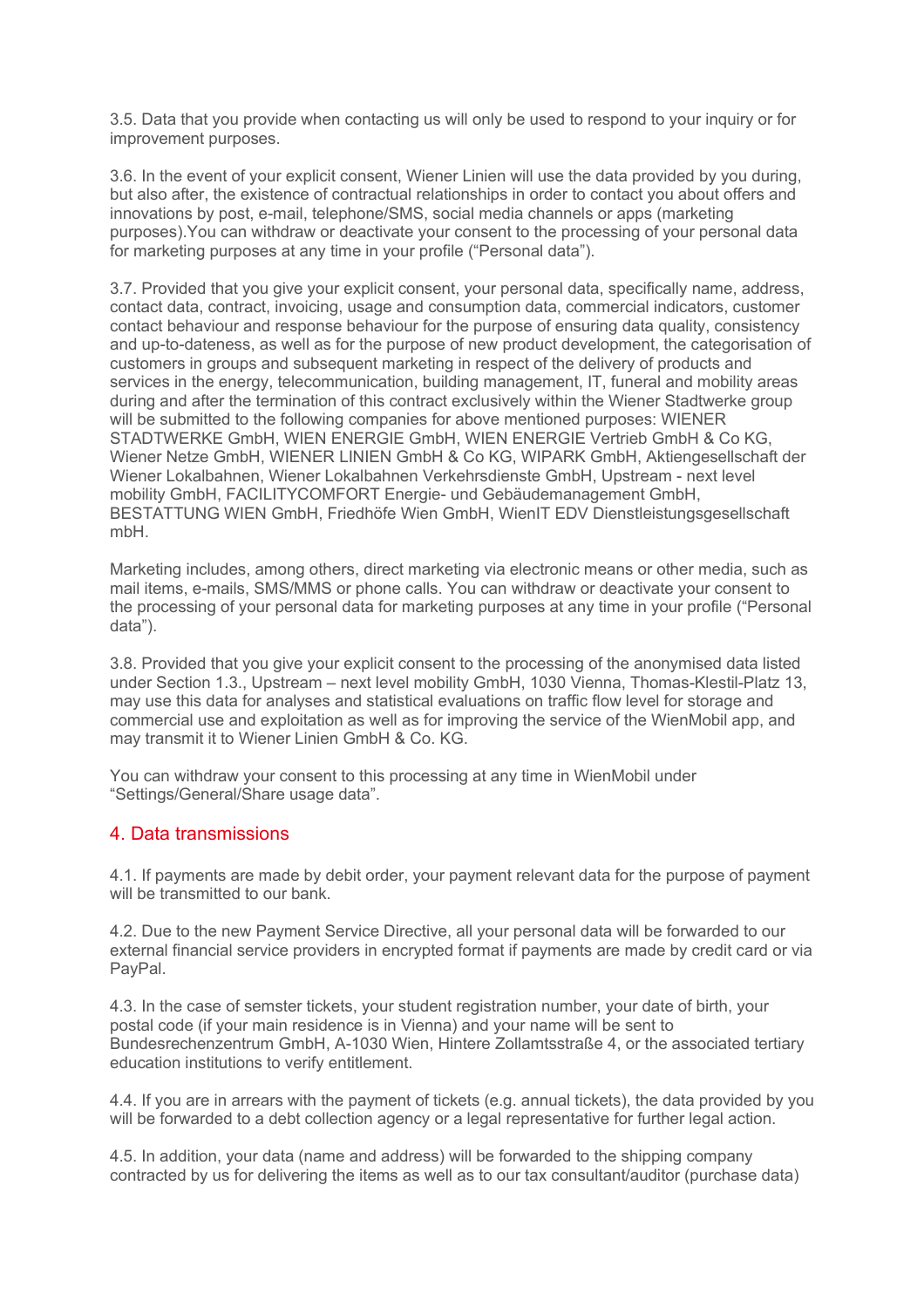for complying with our fiscal obligations.

4.6. The data related to your annual season ticket (name, date of birth, address) will be forwarded to Verkehrsverbund Ost-Region (VOR) Gesellschaft m.b.H. for the purpose of contract execution.

## 5. Legal basis

5.1. The data will be processed based on the legal provisions pursuant to Article 6(1)(a) GDPR (Consent, Article 6(1)(b) GDPR (necessary for contract execution) and/or Article 6 (1)(f) GDPR (legitimate interests).

## 6. Deletion/Storage period

6.1. In principle, your personal data will be stored for as long as it is necessary in relation to the purpose it was collected for. Additionally, your personal data will be stored for as long as legal obligations require the processing or the retention is necessary for the establishment, exercise or defence of legal claims.

6.2. Your account will be stored until you object. You can request the deletion of your account at any time by sending an e-mail to ticketshop@wienerlinien.at or by letter to Wiener Linien GmbH & Co KG, Department for Sales & Consulting, 1030 Vienna, Erdbergstraße 202.

6.3. Due to retention requirements for tax relevant records, your purchase or order data in connection with services provided by Wiener Linien will be deleted after 7 years. This period starts upon expiry of the calendar year in that the purchase was made. This also applies if you create or abort an order. The photograph provided by you for the issuing of the annual ticket will be deleted 3 months from effectiveness of the contract termination.

6.4. Data that you provide when contacting us will be deleted after 7 years at the latest. This period begins with the end of the calendar year in which the request was made.

6.5. Your browser type will be deleted upon completion of your order process. Your IP address will be deleted after 12 months.

6.6. Purchase transactions for error analysis and correction will be deleted after six months at the latest.

## 7. Cookies

7.1. The website of our ticket shop (shop.wienerlinien.at) uses cookies to store certain information. Cookies are text files transmitted by a website on your hard drive or your mobile device. Cookies identify the device of a user, but do not identify the user personally.

We use cookies in order to structure our offer in a more user-friendly manner. They enable us to recognise your browser the next time you visit our website.

If you do not agree to this, you can adjust your browser settings so that you will be informed on the placing of cookies and can accept these only in individual cases.

For using the services with a browser, functional cookies have been activated as they are required and necessary for the basic functions of the website. Areas such as login, shopping cart, display and administration of your products and the cashier only work with these cookies. These also include functional flash cookies for diverse confirmation and error messages. All these cookies contribute to a convenient, secure and compliant use of the website.

If these cookies are disabled, the functionality of our website might be restricted.

Our website uses functions of the web analysis service etracker GmbH, D-20459 Hamburg, Erste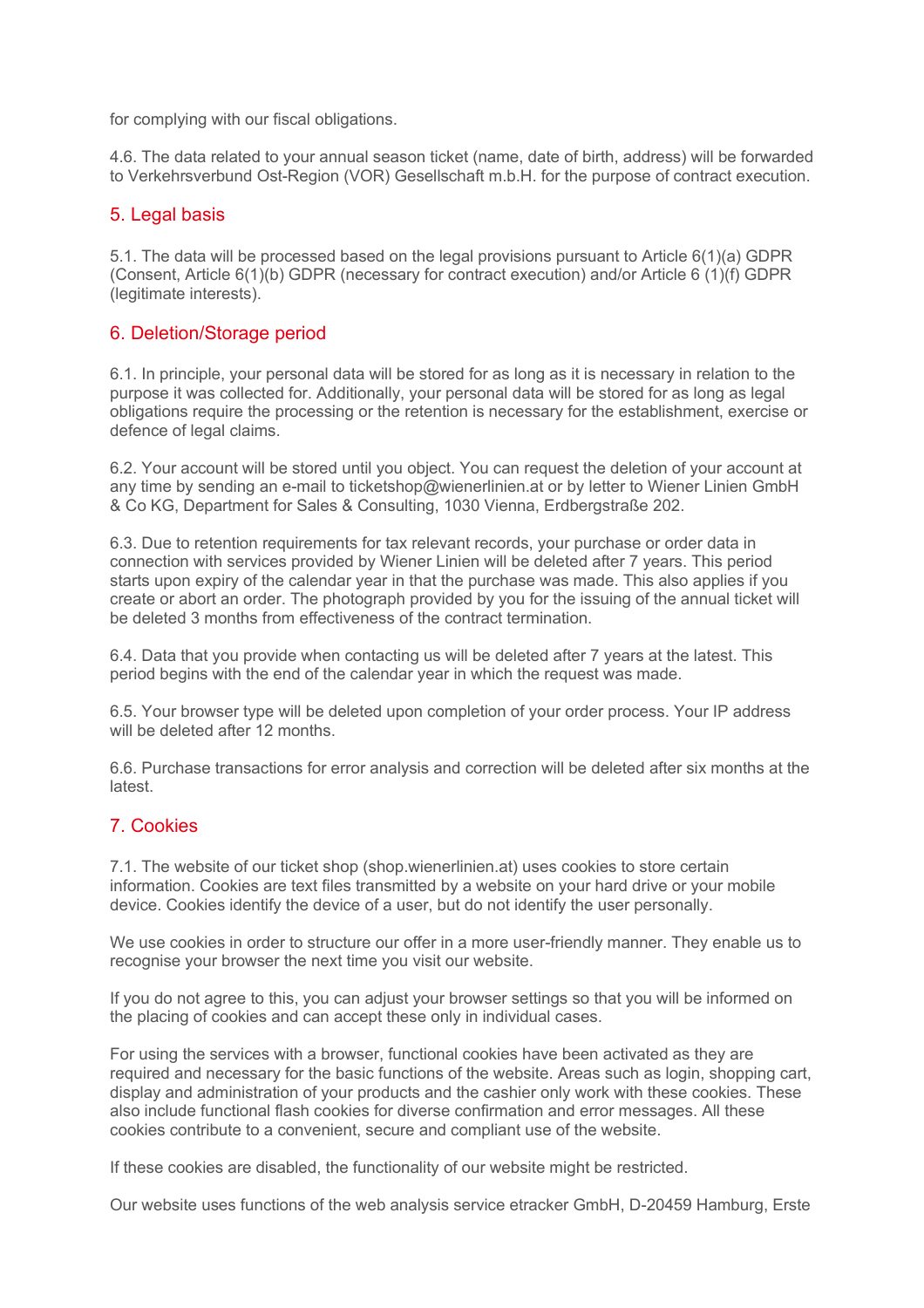Brunnenstraße 1. This service uses cookies to enable the analysis of your use of the website.

You can change your browser settings to not store any cookies.

Cookie overview:

| <b>Name</b>           | <b>Type</b> | <b>Purpose/content</b>                                                                                                                                                                                                                                                                                                                                                 | <b>Validity</b> |
|-----------------------|-------------|------------------------------------------------------------------------------------------------------------------------------------------------------------------------------------------------------------------------------------------------------------------------------------------------------------------------------------------------------------------------|-----------------|
| Shop                  | Function    | consists of a randomly generated string of numbers and 1 Tag<br>letters; it is used as the session data cookie for the<br>shop. It serves to permit the user to resume the same<br>session with each step even when they are redirected<br>to an external page (Payment). However, the actual<br>session data is not stored on the cookie itself but on the<br>server. |                 |
| <b>COOKIE SUPPORT</b> | Function    | Th is cookie determines whether the browser accepts<br>cookies.                                                                                                                                                                                                                                                                                                        | Session         |
| <b>JSESSIONID</b>     | Function    | Preserves users states across page requests.                                                                                                                                                                                                                                                                                                                           | Session         |
| <b>JSESSIONID</b>     | Function    | Preserves users states across page requests.                                                                                                                                                                                                                                                                                                                           | Session         |
| tADe                  | Function    | This cookie is part of a bundle of cookies which serve<br>the purpose of content delivery and presentation.<br>The cookies keep the correct state of font, blog /picture<br>sliders, color themes and other website settings.                                                                                                                                          | Persistent      |
| tAE                   | Function    | This cookie is part of a bundle of cookies which serve<br>the purpose of content delivery and presentation.<br>The cookies keep the correct state of font, blog /picture<br>sliders, color themes and other website settings.                                                                                                                                          | Persistent      |
| tMQ                   | tMQ         | This cookie is part of a bundle of cookies which serve<br>the purpose of content delivery and presentation.<br>The cookies keep the correct state of font, blog /picture<br>sliders, color themes and other website settings.                                                                                                                                          | tMQ             |
| tC                    | Function    | This cookie is part of a bundle of cookies which serve<br>the purpose of content delivery and presentation.<br>The cookies keep the correct state of font, blog /picture<br>sliders, color themes and other website settings.                                                                                                                                          | Persistent      |
| tnsApp                | Function    | This cookie is part of a bundle of cookies which serve<br>the purpose of content delivery and presentation.<br>The cookies keep the correct state of font, blog /picture<br>sliders, color themes and other website settings.                                                                                                                                          | Persistent      |
| tSP                   | Function    | This cookie is part of a bundle of cookies which serve<br>the purpose of content delivery and presentation.<br>The cookies keep the correct state of font, blog /picture<br>sliders, color themes and other website settings.                                                                                                                                          | Persistent      |
| tTDe                  | Function    | This cookie is part of a bundle of cookies which serve<br>the purpose of content delivery and presentation.<br>The cookies keep the correct state of font, blog /picture<br>sliders, color themes and other website settings.                                                                                                                                          | Persistent      |
| tTDu                  | Function    | This cookie is part of a bundle of cookies which serve<br>the purpose of content delivery and presentation.<br>The cookies keep the correct state of font, blog /picture<br>sliders, color themes and other website settings.                                                                                                                                          | Persistent      |
| tTE                   | Function    | This cookie is part of a bundle of cookies which serve<br>the purpose of content delivery and presentation.<br>The cookies keep the correct state of font, blog /picture<br>sliders, color themes and other website settings.                                                                                                                                          | Persistent      |
| tTf                   | Function    | This cookie is part of a bundle of cookies which serve<br>the purpose of content delivery and presentation.                                                                                                                                                                                                                                                            | Persistent      |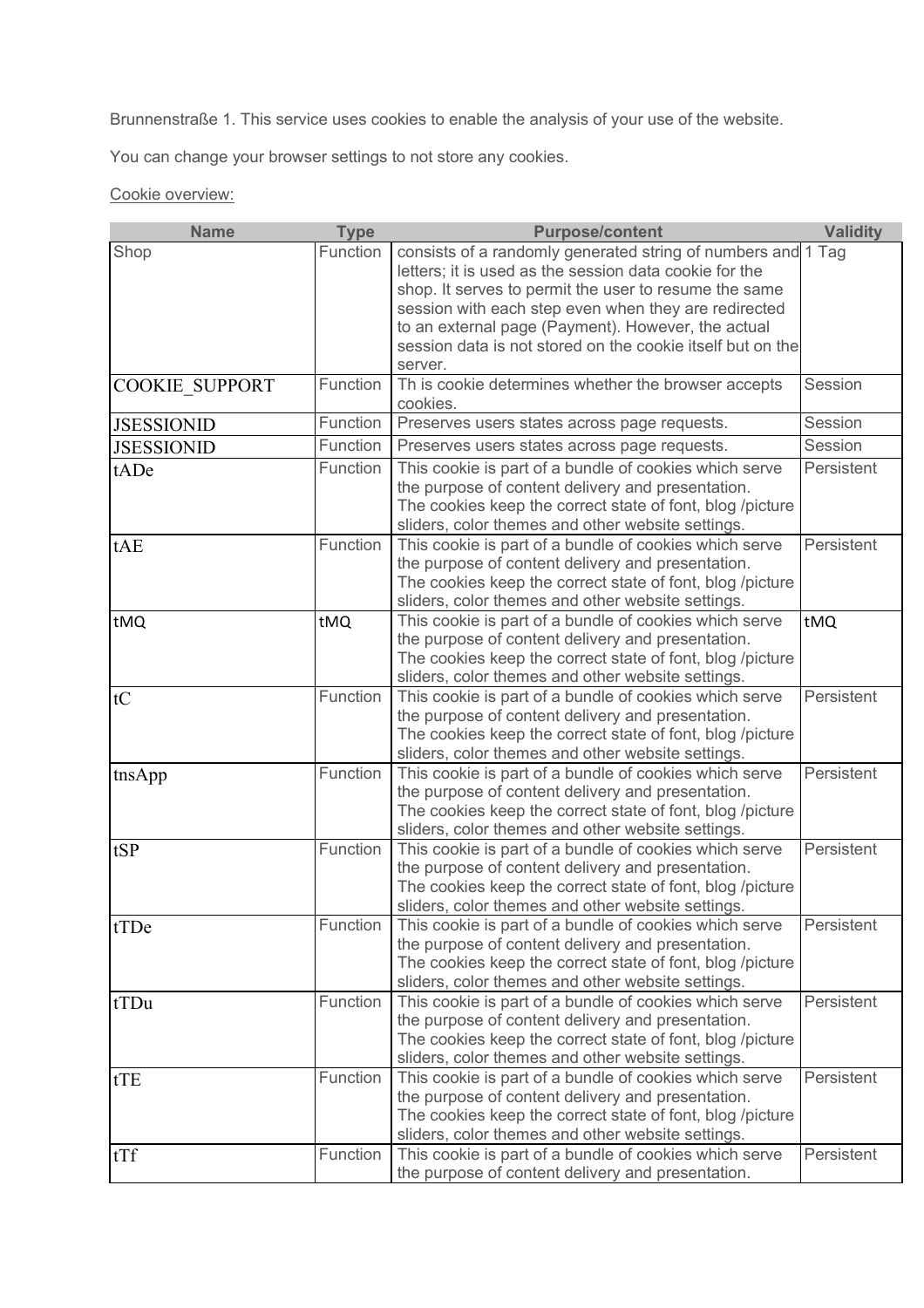|                            |          | The cookies keep the correct state of font, blog /picture<br>sliders, color themes and other website settings.                                                                                                                                                                                                                                                                                                 |            |
|----------------------------|----------|----------------------------------------------------------------------------------------------------------------------------------------------------------------------------------------------------------------------------------------------------------------------------------------------------------------------------------------------------------------------------------------------------------------|------------|
| What-intent                | Function | Determines the device used to access the website. This Session<br>allows the website to be formatted accordingly.                                                                                                                                                                                                                                                                                              |            |
| GUEST LANGUAGE ID Language |          | Determines the preferred language of the visitor. Allows 1 year<br>the website to set the preferred language upon the<br>visitor's reentry.                                                                                                                                                                                                                                                                    |            |
| cv-conf-KbYx3HaUFQ         | Function | This cookie renders layouts and presentation.                                                                                                                                                                                                                                                                                                                                                                  | Session    |
| Cvsid                      | Function | This cookie renders layouts and presentation.                                                                                                                                                                                                                                                                                                                                                                  | 1 year     |
| cv-sid                     | Function | This cookie renders layouts and presentation.                                                                                                                                                                                                                                                                                                                                                                  | Session    |
| Cvvid                      | Function | This cookie renders layouts and presentation.                                                                                                                                                                                                                                                                                                                                                                  | 1 year     |
| LB STICKY_SESSION          | Function | Cookie from LoadBalancer. A load balancer distributes<br>the load of your network traffic among several servers.<br>This distributes tasks of a single active server to several<br>connected servers.<br>Cookie from LoadBalancer, A load balancer distributes<br>the load of your network traffic among several servers.<br>This distributes tasks of a single active server to several<br>connected servers. | Session    |
| et coid                    | eTracker | Collects information about user preferences and/or<br>interaction with web campaign content - Used on CRM<br>campaign platforms used by website owners to promote<br>events or products.                                                                                                                                                                                                                       | Persistent |
| et coid                    | eTracker | consists of a randomly generated string of numbers and 2 years<br>letters; it serves for anonymous identification of a user<br>and its user behaviour for statistic reporting purposes                                                                                                                                                                                                                         |            |
| cookiesAvailable           | eTracker | This cookie determines whether cookies can be set by<br>third parties.                                                                                                                                                                                                                                                                                                                                         | Session    |

# 8. Functions of WienMobil app

8.1. The WienMobil app is available via the known app platforms. The installation and full use require a valid account with the corresponding app platform as well as an adequate client device. We do not have any influence on the way in that personal data is used in connection with the respective app platform software. The operator of the app platform is exclusively responsible for this. For information on data privacy of these stores or any area directly connected with these, please consult their privacy policy:

- Apple App Store: Apple Privacy Policy
- Google Play Store: Google Privacy Policy

## 8.2. Google Firebase

We use Google Firebase in the WienMobil app. Google Firebase is part of the Google Cloud platform and offers diverse services for app developers in respect to the development, quality control and the improvement of apps.

Using the service provided by Google Firebase we process your data with the aim to continuously analyse the usage of the WienMobil app in order to improve the service stability and usability of the app for our users. For this service Google Ireland Limited, Gordon House, Barrow Street, Dublin 4, Ireland is our processor.

Firebase is used to collect information on the usage of our application. This information is transmitted to Google and stored in a computer centre within the European Union. However, we cannot exclude that the usage data is transmitted to Google LLC in the USA or is transmitted by Google subprocessors in third countries (pursuant to Article 45 or Article 46(2) GDPR). Wiener Linien is not able to draw conclusions about a specific user. Accordingly, no personalisation or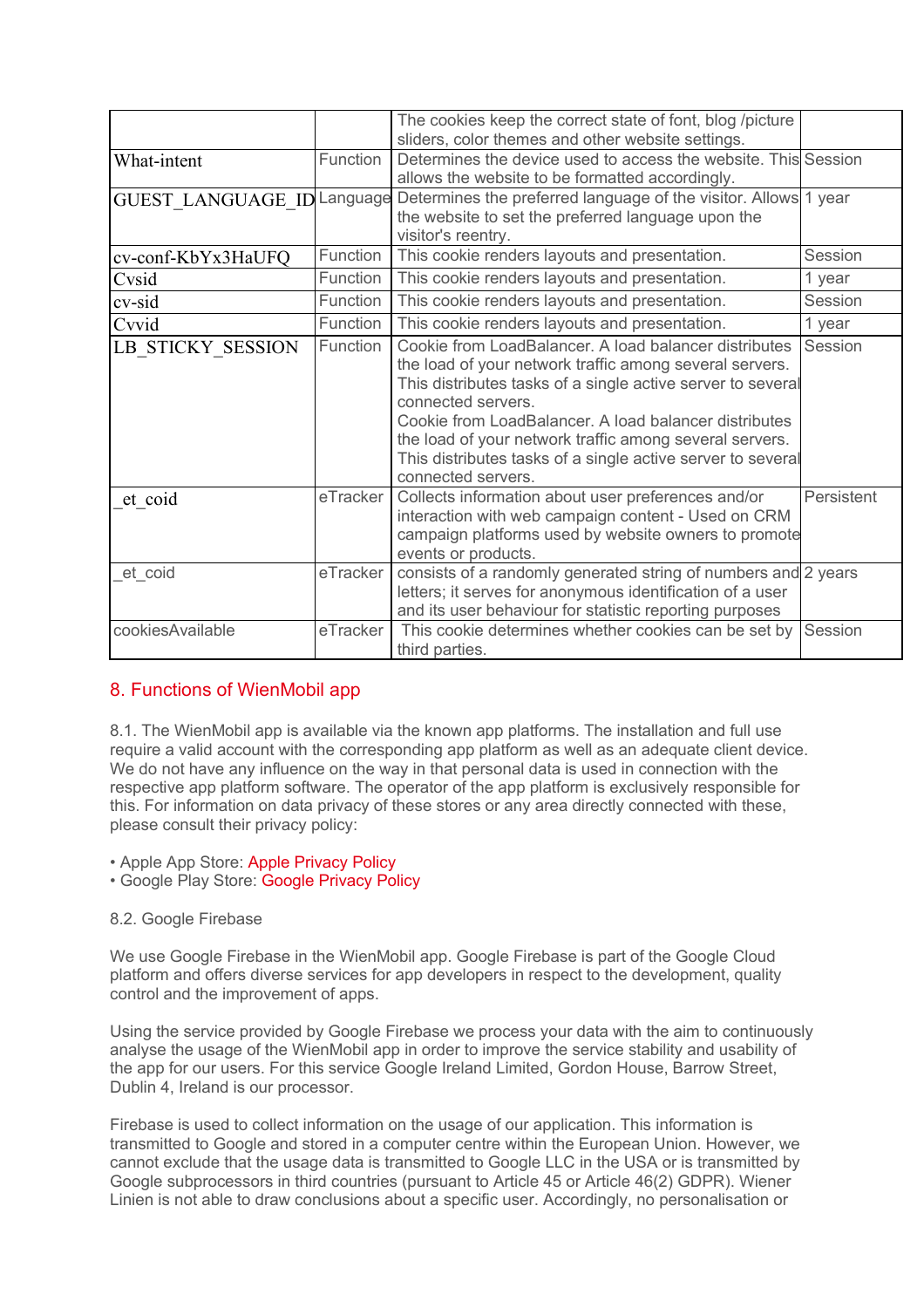linking with your user data takes place.

For more information on the protection of your data in Firebase and the agreements concluded with Google regarding the processing of data visit: Privacy and Security in Firebase.

In the following, we would like to inform you about the Firebase functions that we use in the WienMobil app.

#### 8.2.1. Firebase Cloud Messaging

We use Firebase Cloud Messaging to be able to send you push notifications with information on current interruptions. Push notifications are messages that are displayed on your device without opening the app.

During the installation of the app, a pseudonymised reference ID (Firebase installation ID) is assigned to your mobile device, which serves as the target for the Push notifications. When you uninstall the app, this ID will still be used for a certain period after which it will be deleted permanently. Should you reinstall the app, a new ID will be assigned to your mobile device.

You can (de)activate this function yourself in the setting of your mobile device at any time. If you deactivate the function, you will not receive any notifications on interruptions.

The lawfulness of processing is the legitimate interest pursuant to Article 6(1)(f) GDPR. The legitimate interest pursued is being able to send you information on interruptions.

For more information on Firebase Cloud Messaging, specifically the processing period, please refer to the Privacy Statement of Google Firebase: Data Processing and Security Terms.

#### 8.2.2. Firebase Remote Configuration

Firebase Remote Configuration is used for configuring and sending important, up-to-date notifications, e.g. to be able to show you information on error messages or maintenance in the app. The notifications are only displayed when you have opened the app.

During the installation of the app, a pseudonymised reference ID (Firebase installation ID) is assigned to your mobile device. Remote Configuration uses the Firebase installation IDs to select configuration values and sent notifications to the respective client devices. When you uninstall the app, this ID will still be used for a certain period after which it will be deleted permanently. Should you reinstall the app, a new ID will be assigned to your mobile device.

The lawfulness of processing is the legitimate interest pursuant to Article 6(1)(f) GDPR. The legitimate interest pursued is being able to display important information for you in the app.

For more information on Firebase Remote Configuration, specifically the processing period, please refer to the Privacy Statement of Google Firebase: Data Processing and Security Term.

#### 8.2.3. Firebase Crashlytics

We use Firebase Crashlytics to control and promptly remedy any errors that might occur in our app.

Should the app crash, certain information on the crash such as time of the crash, device type, operating system and other technical data (including installation UUID and crash traces) of your mobile device will be sent to Crashlytics. These crash reports do not include the IP address or personally identifiable information.

The lawfulness of processing is the legitimate interest pursuant to Article 6(1)(f) GDPR. The legitimate interest pursued is being able to continuously improve the app to offer you an error-free and functional application.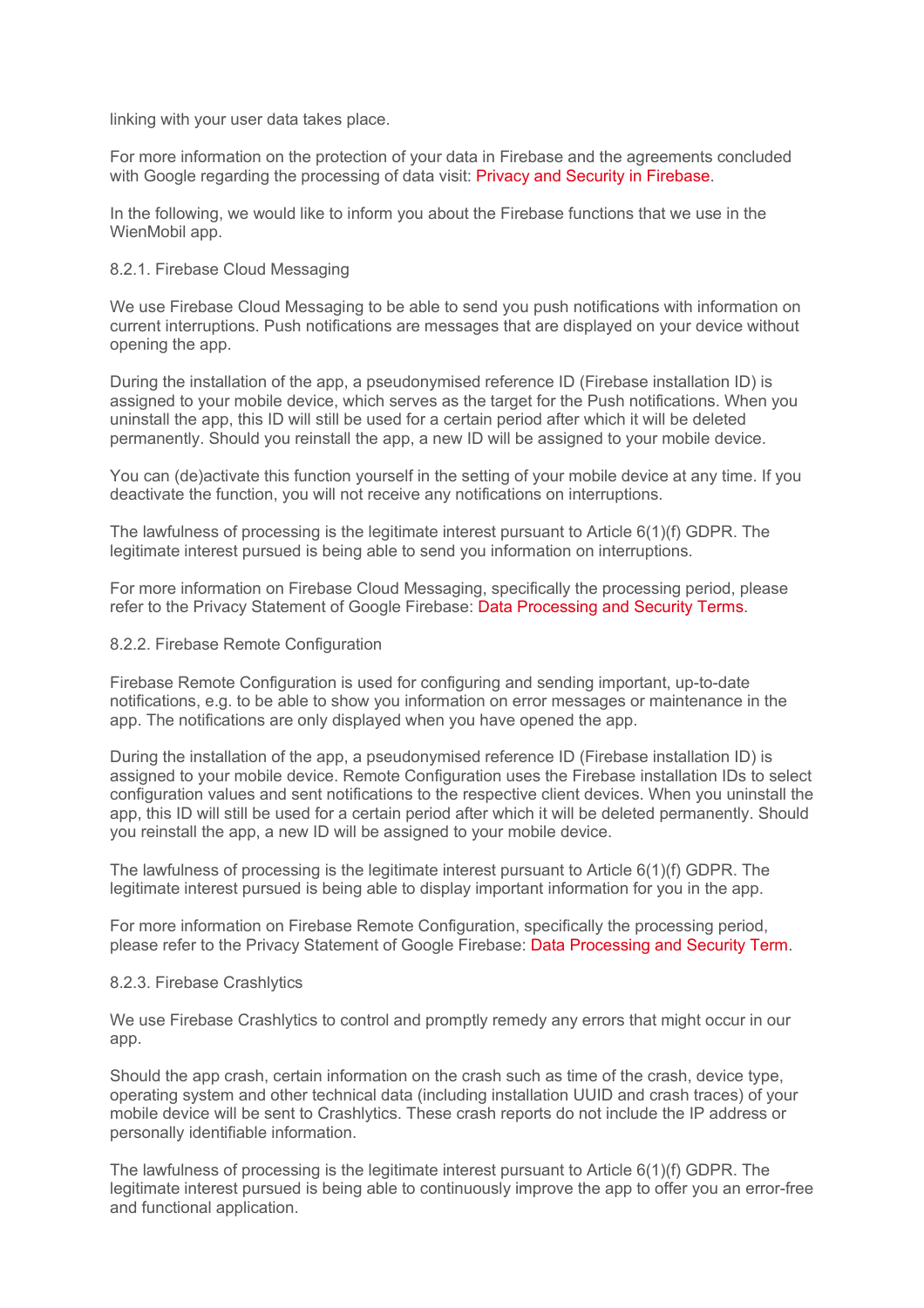For more information on Firebase Crashlytics, specifically the processing period, please refer to the Privacy Statement of Google Firebase: Data Processing and Security Term.

#### 8.2.4. Firebase Performance Monitoring

We use Firebase Performance Monitoring to obtain information on the performance of our app. This enables us to determine whether issues occur with specific user segments, and to respond to these if necessary.

Certain information about your device, information on the app, network information and other technical data (including Firebase installation ID) will be sent from your mobile device to the performance monitoring. In addition, Google uses your IP address to allocate performance incidents to the countries where they originate. Google provides us only with anonymised information that cannot be used to identify a person.

The lawfulness of processing is the legitimate interest pursuant to Article 6(1)(f) GDPR. The legitimate interest pursued is being able to continuously improve the app to offer you an error-free and functional application.

For more information on Firebase performance monitoring, specifically the processing period, please refer to the Privacy Statement of Google Firebase: Data Processing and Security Term.

#### 8.2.5. Dynamic Firebase links

The links permit the linking in a specific area within the app or respectively permit the use of an external link to access the desired app area directly and transmit information to the app in the process.

Here, only device specifications and IP addresses of IOS end devices are processed for a short period of time and solely to provide of the service.

The lawfulness of processing is the legitimate interest pursuant to Article 6(1)(f) GDPR. The legitimate interest pursued is being able to continuously improve the app to offer you an error-free and functional application.

For more information on Dynamic Firebase links, specifically the processing period, please refer to the Privacy Statement of Google Firebase: Data Processing and Security Terms.

#### 8.2.6. Google Analytics for Firebase

Provided that you give your consent, Wiener Linien uses the Google Analytics service for Firebase to process anonymised usage data. This data will not be linked with your account data, accordingly, we are unable to use it to identify a specific person.

The following usage data will be processed for improving and continuously optimising the WienMobil app and will be stored for a period of 14 months:

• Data on the frequency of use provide us with information on the general acceptance of the app and whether developments will result in more frequent or longer use.

• Information on session/visiting periods help us to detect shortcomings in the usability and optimise contents.

• Used buttons and viewed contents permit us to improve frequently used features and to optimise the accessibility.

• Screen flows or the sequences of the use of individual screens help us to better understand cases of use and objectives of our users and to accelerate frequently used sequences in the app. • For some evaluations, we make use of demographic characteristics provided by Google to gain

a better understanding of our target group.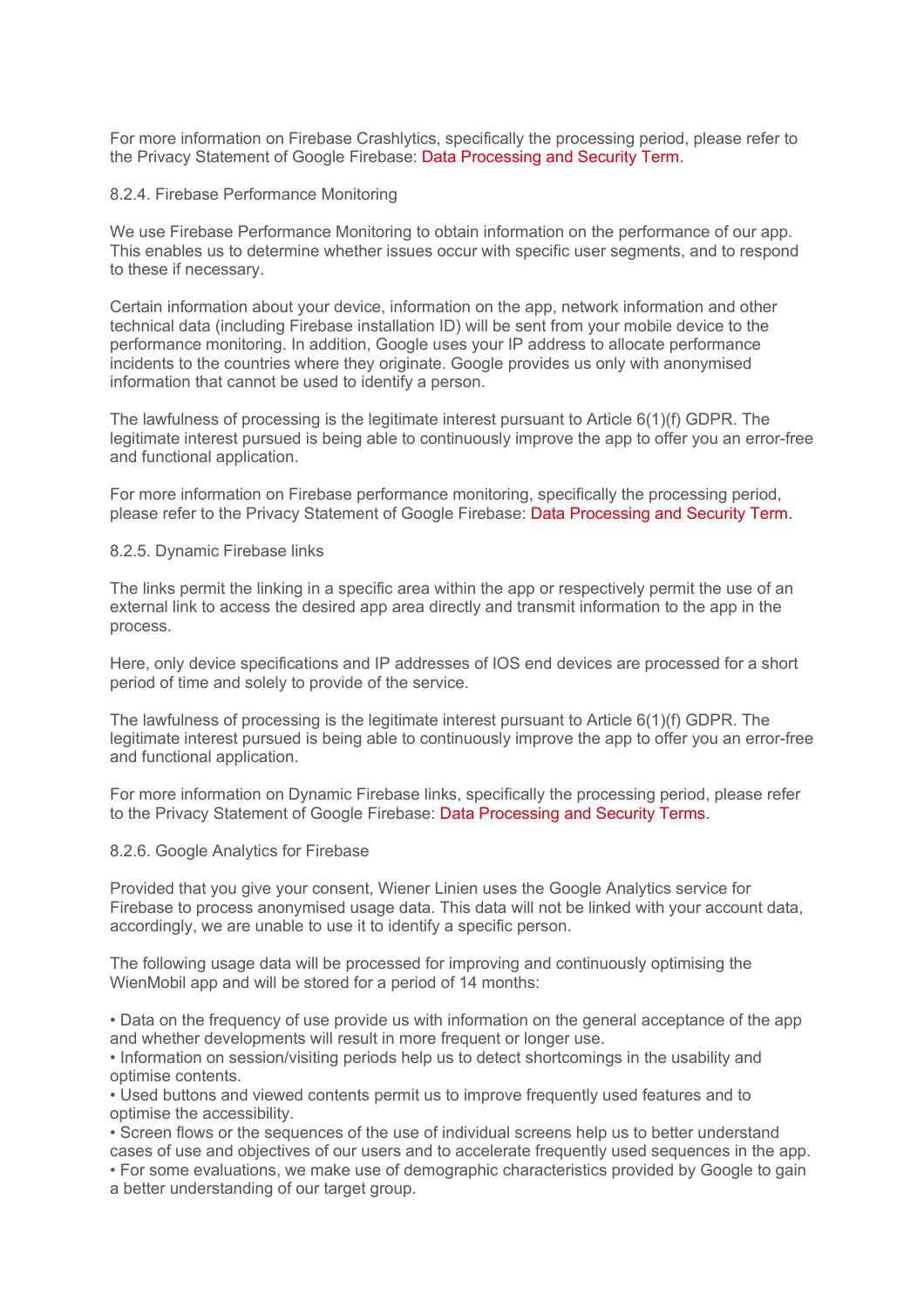The lawfulness of processing is your consent pursuant to Article 6(1)(a) GDPR.

You can withdraw your consent to this processing at any time in the WienMobil app under "Settings/General/Share usage data".

Your decision not to give your consent has no direct effect on the function of the app. However, the lack of statistical data makes the further development of the WienMobil app more difficult for us.

For more information on Google Analytics for Firebase, specifically the processing period, please refer to the Privacy Statement of Google Firebase: Data Processing and Security Terms.

#### 8.3. Google Maps

We process your personal data using the Google Maps service for the purpose of displaying interactive maps in our app. By using Google Maps, we can display your chosen route, our stations and the locations of the mobility services we offer on the map.

When using Google Maps, your user data (e.g. location and movement data), your IP address and the (start) address entered by you are transmitted to Google Ireland Limited resp. Google Cloud EMEA Limited (hereafter Google). The data collected is used by Wiener Linien exclusively for the creation of the map.

You can deactivate the location access by Google and GPS at any time in the location settings of your device. In that event, you will only have restricted use of the map function.

The lawfulness of processing the data is Article 6(1)(1)(b) and (f) GDPR.

For more information on how Google processes your data as a controller please refer to Google's Privacy Policy. Please note that we do not have any knowledge of the contents of the transmitted or stored data or of its use by the service.

## 9. Data security

Wiener Linien implements adequate technical and organisational measures to protect your personal data and to prevent unauthorised access to or disclosure of this data. Unless otherwise indicated, your data will be stored within Europe.

## 10. Other processors

Wiener Linien uses the following categories of processors:

- Server hoster
- Technical service provider for the operation of the online ticket shop
- Technical service provider for the management of annual season and semester passes
- Technical service provider for the operation of WienMobil
- Payment provider/financial service provider
- Web analyst
- Shipping companies
- Analysis and optimisation tools

# 11. Your rights

11.1. Right of access

You have the right to request access to the personal data stored on you.